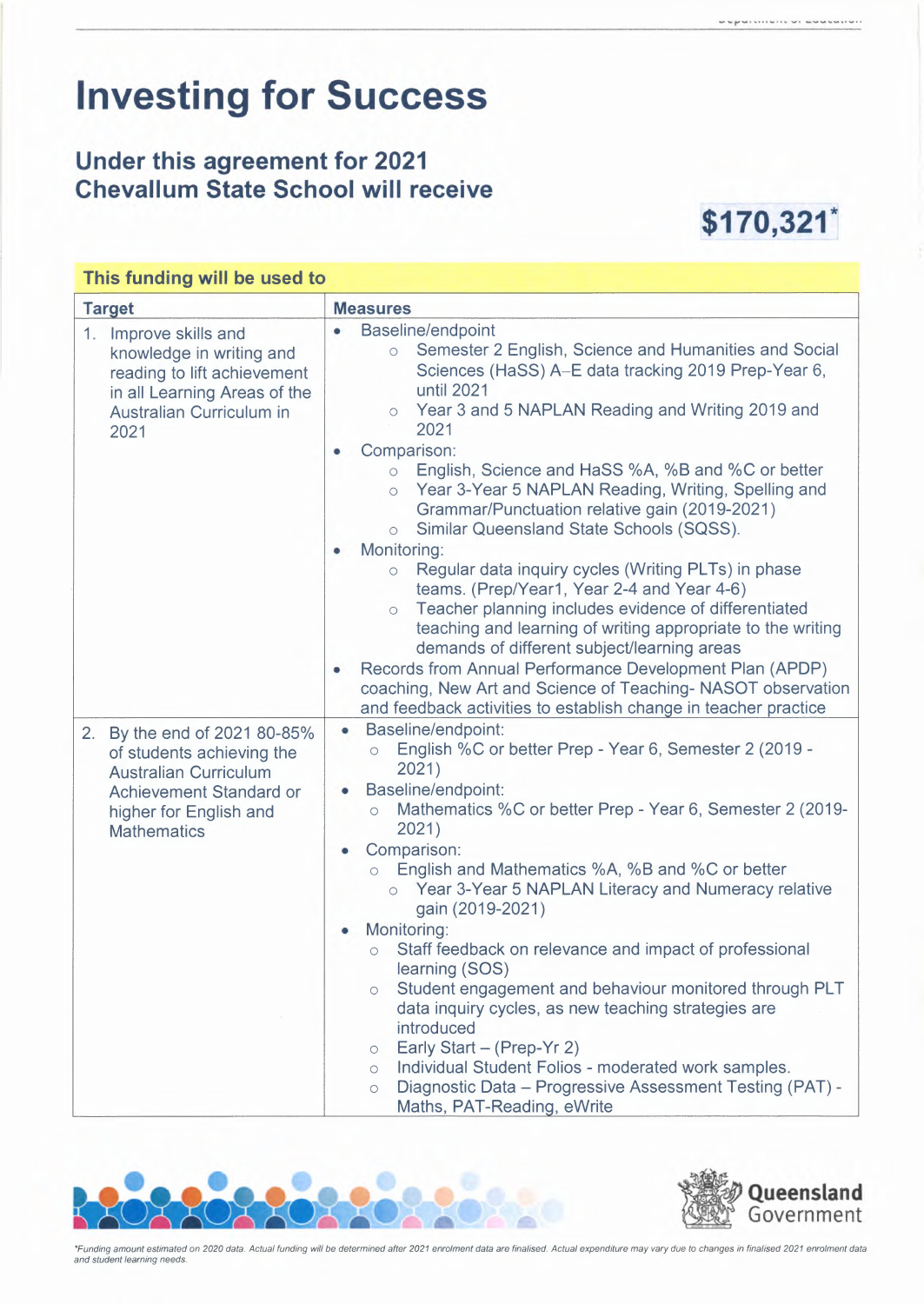| <b>Our initiatives include</b> |                                                                                                                                                                                                                                                                                                            |                        |                                                                                                                                                                                                                                                                                                                                                                                                                                                                                                                 |  |  |  |
|--------------------------------|------------------------------------------------------------------------------------------------------------------------------------------------------------------------------------------------------------------------------------------------------------------------------------------------------------|------------------------|-----------------------------------------------------------------------------------------------------------------------------------------------------------------------------------------------------------------------------------------------------------------------------------------------------------------------------------------------------------------------------------------------------------------------------------------------------------------------------------------------------------------|--|--|--|
| <b>Initiative</b>              |                                                                                                                                                                                                                                                                                                            | <b>Evidence-base</b>   |                                                                                                                                                                                                                                                                                                                                                                                                                                                                                                                 |  |  |  |
|                                | 1. Workplace Reform to extend a Head of<br>Department-Curriculum (HOD-C) position<br>(.5 FTE) to lead literacy and numeracy<br>strategies within our school improvement<br>agenda.                                                                                                                         | $\bullet$<br>$\bullet$ | Dr Lyn Sharratt, 2018 Clarity: What matters Most<br>in Learning, Teaching and Leading<br>Douglas B. Fisher, Nancy Frey, John A. Hattie,<br>2016, Visible Learning for Literacy, Grades K-12                                                                                                                                                                                                                                                                                                                     |  |  |  |
|                                | 2. Continue to utilise the Professional<br>Learning Team (PLT) strategy, across<br>each teaching phase, to provide a<br>systematic way to analyse student data to<br>inform teaching practice, with an<br>emphasis on differentiation and<br>responsive intervention.                                      | $\bullet$              | Richard Dufour and Robert J Marzano, 2011<br><b>Leaders of Learning</b><br>Laura Lipton and Bruce Wellman, 2012 Got<br>data? Now what?<br>Mike Matos, Richard DuFour, Rebecca DuFour,<br>Robert Eaker and Thomas W. Many, 2019<br><b>Frequently asked Questions About</b>                                                                                                                                                                                                                                       |  |  |  |
| 3.                             | Building teaching staff capability in<br>understanding and implementation of<br>Mathematics and English in the Australian<br>curriculum.                                                                                                                                                                   | ۰<br>۰                 | <b>Professional Learning Communities at Work</b><br>(Revised Australian Edition)<br>DuFour, R and DuFour, R 2012 The School<br><b>Leader's Guide to Professional Learning</b><br><b>Communities at Work, Hawker Brownlow</b><br>Education, Victoria.<br>Robert J. Marzano, Tammy Heflebower, Jan K.<br>Hoegh, Phil Warrick and Gavin Grift, 2016<br><b>Collaborative Teams That Transform Schools:</b><br><b>The Next Step in PLCs</b><br>Robert J. Marzano, 2017 The New Art and<br><b>Science of Teaching</b> |  |  |  |
|                                | 4. Providing intervention support at three<br>different levels of need in response to<br>individual achievement and diagnostic<br>data via -<br>(1) whole school explicit teaching for all -<br>student core program<br>(2) small group supplementary teaching<br>(3) intensive teaching in critical areas | $\bullet$              | Austin Buffin, Mike Mattos and Chris Weber 2011,<br><b>Response to Intervention - Four Essential</b><br><b>Guiding Principles</b>                                                                                                                                                                                                                                                                                                                                                                               |  |  |  |
|                                | 5. Provision of resources, including human<br>resources, to support targeted programs<br>and practices.                                                                                                                                                                                                    |                        |                                                                                                                                                                                                                                                                                                                                                                                                                                                                                                                 |  |  |  |
|                                | 6. Provision of school-based professional<br>learning for staff and parents to support<br>literacy and numeracy at home/ school.                                                                                                                                                                           | $\bullet$              | Robert J. Garmston and Bruce M. Wellman, 2013<br>The Adaptive School, A Sourcebook for<br><b>Developing Collaborative Groups</b>                                                                                                                                                                                                                                                                                                                                                                                |  |  |  |





\*Funding amount estimated on 2020 data. Actual funding will be determined after 2021 enrolment data are finalised. Actual expenditure may vary due to changes in finalised 2021 enrolment data<br>and student learning needs.